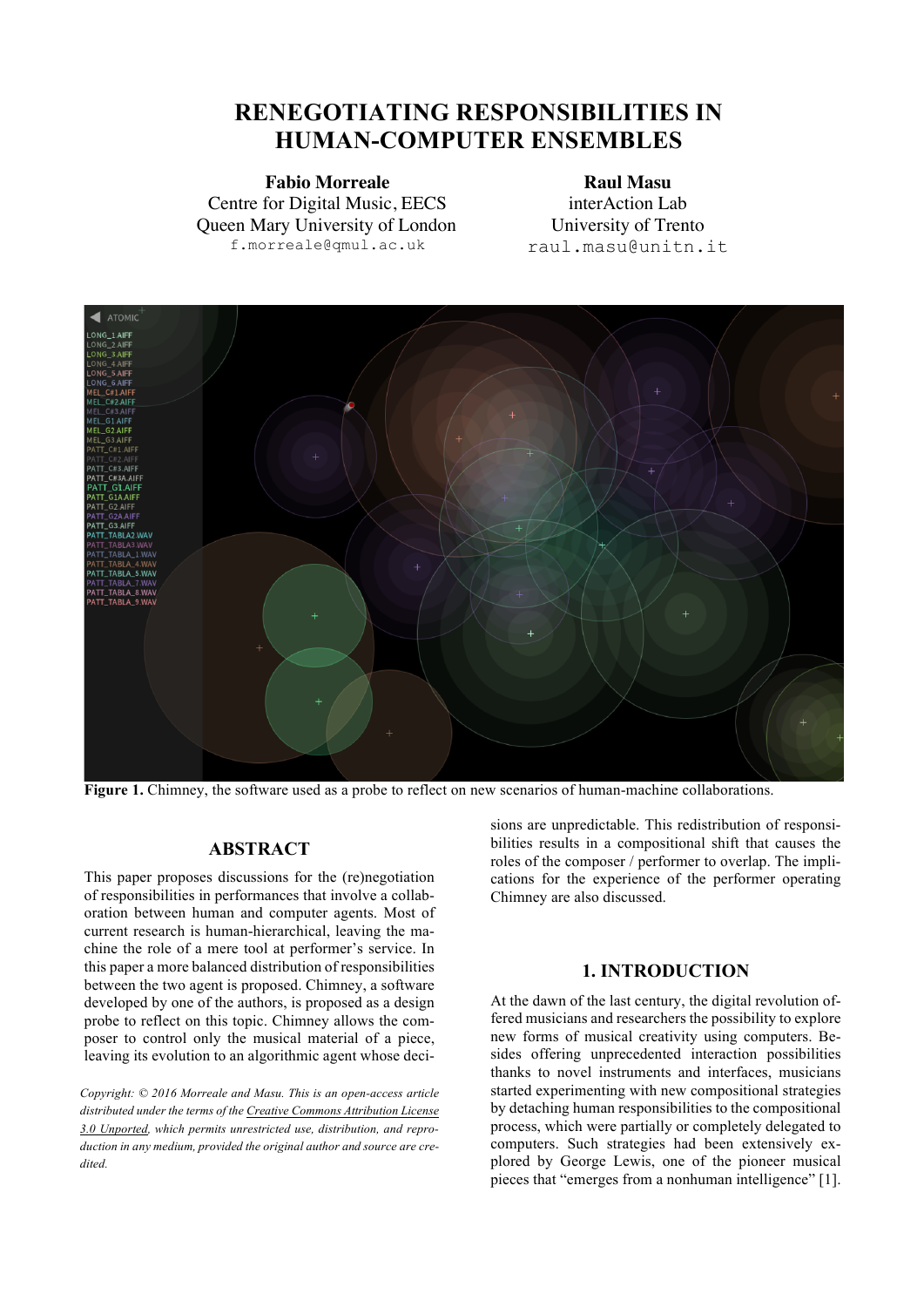In his work, he explored performance interactions between improvising musicians and computer programs that create new music material at performance time.

The work described in this paper keeps up with the encounter between human and algorithmic agents to collaboratively operate to create new music. In particular, we propose discussions about the role of the machine in such hybrid ensemble. Traditionally, computer agents have been relegated as tools to serve the performer. We here advocate a more equal redistribution of the roles of the two agents. Chimney, a software that shares the control over the performance between the musician and the computer, is presented as a probe for discussion. In Chimney the musician-part of the control over the composition is reduced to (i) selecting the musical material to be played during the execution; and (ii) deciding their likelihood of being played temporally closer to each other.

To emphasise the non-hierarchical nature of the ensemble, a visual identity was assigned to the computer agent. An algorithmic *random walker* unsystematically roams throughout the screen: as it encounters an object, the sound associated to that specific object starts playing with a sound level which is proportional to its distance to the walker. The human agent can only decide the objects to be placed on the canvas, their position, and their size. Under these conditions, the musician cannot organise a temporal structure, which is entirely controlled by the algorithmic agent.

Such renegotiation of responsibilities results in two principal compositional shifts: (i) the music is no longer organised according to the phraseological-temporal structure; (ii) the sound objects become the focus of the composition. As a consequence, the system fosters the musician to elaborate new compositional strategies.

It is worth remarking that the scope of interest of this paper lies beyond music and art domains. Chimney belongs to a recent corpus of work of the authors which aims at as well as other works from the authors [4] [5] that encompass reflections on philosophical and cultural concerns. Our pieces are probes that pose questions and speculate about possible future scenarios of computational art. For instance, what would be the consequences of (partially) delegating artistic creation to an autonomous agent? How would the role of art and the artist change?

The remainder of the paper is structured as follows. The next section presents the technical details of Chimney; Section 3 describes the computational shift that a composer needs to face when utilising this system; Section 4 presents Alinearity, a piece written by one of the authors for Chimney and a trumpet; Section 5 discusses more insights about the experience of the trumpet player that interacted with the system.

## **2. CHIMNEY**

Chimney is a multi-platform open source application developed with Processing<sup>1</sup>. Quite an efforts was made to build a strong visual identity to the algorithm for two reasons: (i) to provide the algorithmic agent a *character*, thus emphasising the absence of hierarchy between the two agents; (ii) to help the audience understand the performance. The visual interface is composed of a *canvas* that displays the status of the algorithmic walker and the sonic material.

#### **2.1 The random walker: the fly**

The canvas is initially blank with the exception of a particle - the random walker - that moves throughout the screen. The idea was to give the walker a behaviour that recalled that of a *fly.* For this reason, we based the *fly* on an adapted version of the Perlin Noise [6]. The Perlin Noise is a random generator function originally developed to produce natural looking textures on computer generated surfaces. This function produces a more natural, harmonic succession of numbers than that of pure random functions.

To the original Perlin Noise function we added a few features to match a our requirements. In particular, the *fly*  had:

- 1. to cover the entire space of the canvas;
- 2. to be independent of the presence or absence of other objects in the canvas;
- 3. to have non-deterministic movements: the path taken by the *fly* cannot be predicted nor controlled in any possibly ways by the musician.

Figure 2 shows a possible path taken by the *fly* over a period of two minutes.



**Figure 2.** A possible trajectory of the fly.

#### **2.2 The compositional material: sound circles**

The performer can interact with the canvas by adding sound sources to it. These sound sources are displayed as circles (Figure 1), whose placement and radius can be controlled by the user interacting with the mouse. Once positioned in the canvas, the performer can interact with it by changing its size, by repositioning it and by deleting it. Every time a new circle is added to the canvas, the system sets it in idle state and mutes it. As the *fly* enters a circle, the sound connected to that circle increases. The maximum level is reached when the *fly* is at the centre of the circle.

The sound sources are made of pre-recorded excerpts stored as audio files. The user can access these files through a sidebar that lists all the sound files contained in a specific folder (Figure 1, on the left). Once selected

<sup>&</sup>lt;sup>1</sup> https://processing.org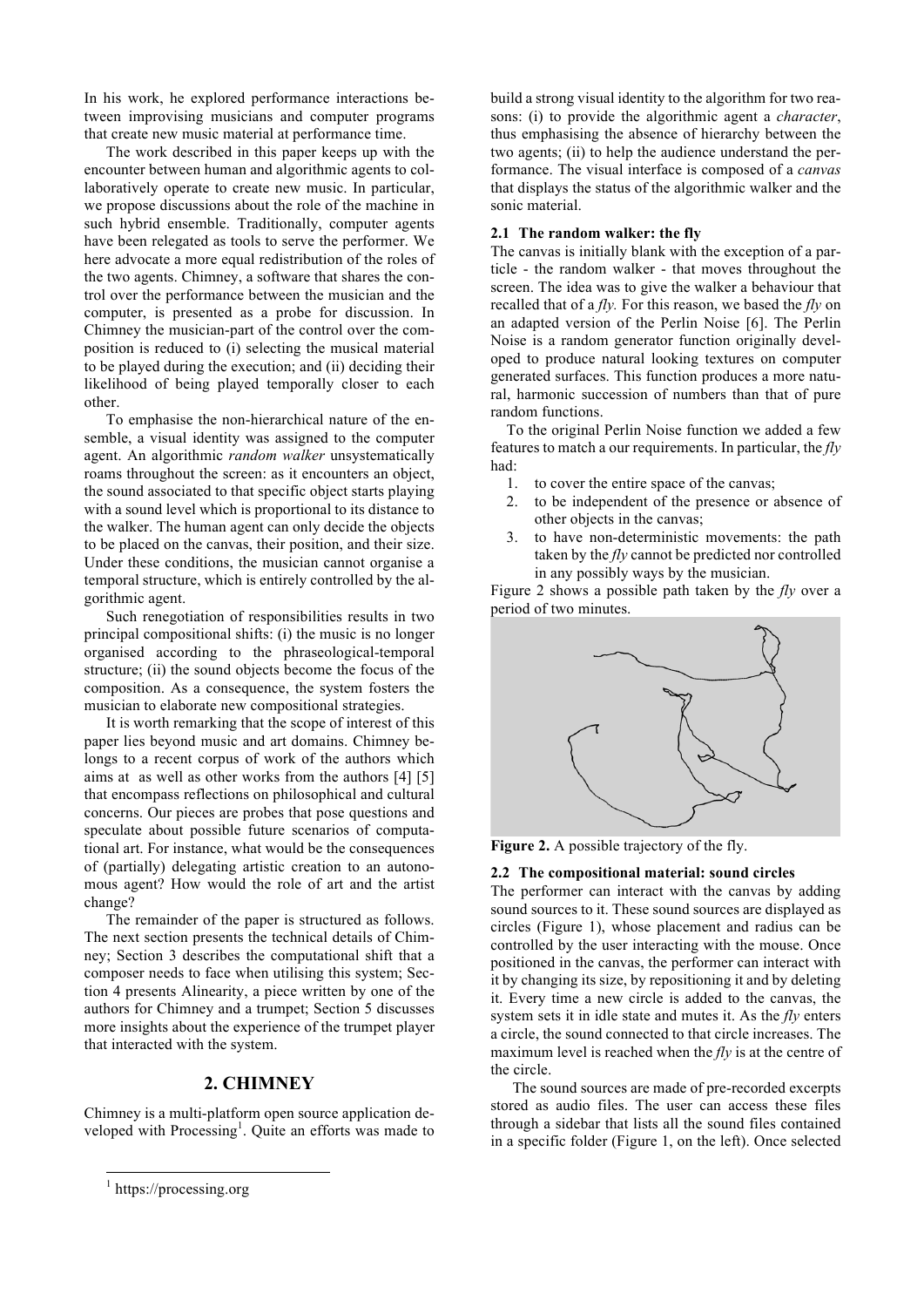a new sound source, the next circle to be positioned in the canvas will be associated to that sound source. A colour code helps identifying what sound each circle is associated to.

# **3. COMPOSITIONAL SHIFT**

The theoretical ideas that lie behind the compositional approach to Chimney was based on the early approach to composition and improvisation of John Cage. In particular, during his first improvisation period (following the Feisst's analysis of Cages' work [2]), Cage categorised compositional process as a fourfold activity composed of: structure, material, method, and form. The *structure* is the temporal division of the sections, the *material* consists of the sound objects (including noise and silence), the *method* is the "note to note procedure", and the *form* is the "morphological line of the sound-continuity". Following Cage's opinion, material and methods can be both improvised and composed. Form cannot be composed but only improvised, as it results from the sum of the other activities. Finally, structure is the only element that cannot be improvised.

Having control on the structure allows a composer to be in charge of the evolution of the piece. In fact, he can move back and forth on the music timeline. Sarath formulated this concept proposing the term *expanding temporality* of a compositional process [7]. Given that the composer does not work at performance time, the musical decisions are not directly influenced by the previous events. The composer can *freeze* time, re-think passages, and anticipate future musical phrases. As a result, the development of the piece is based not only on previous events, but also on the anticipation of the material to be presented at successive moments. A different kind of temporality is the *inner directed temporality* [7]*,* a concept proposed to describe the evolution typical of improvisation. When improvising, a musician cannot precisely anticipate how the music will develop. Thus, improvisers can mostly focus their attention on the present, with little attention to the near past and future.

Chimney offers the composer the possibility to redefine the edge of composing and improvising. Given that the temporal evolution of the piece is not under his or her control, the structure can no longer be composed. Chimney restrains human control over the development of the piece as the composer cannot step back and forth and recompose a particular event. As the music is shaped at *run time*, the performance itself represents the final compositional process. As a consequence, performing with Chimney requires an *inner directed temporality* approach. However, at the same, it is not pure improvisation: despite the freedom to take real time decisions the performer cannot improvise the actual musical material.

The musical *material* itself is the element that bounds performance to composition. The musical gesture, limited to organising pre-composed music, is composed outside before the performance, thus it is closer to the concept of *expanding temporality.* The musical material becomes the very core of the piece and can be seen as a meta composition of the music, which ultimately generates at performance time.

The *method* touches both the compositional and the improvisational aspects of music making. It is involved both in the creation of the sound sources and the strategies adopted to place them on the canvas. The *form* and the *structure* are both determined during the performance, and consequently are improvised elements.

# **4. ALINEARITY**

This section exemplifies the innovative aspects of Chimney by presenting *Alinearity*, a piece of music composed for Chimney by one of the authors. Alinearity was composed to provide the performer with the necessary degree of freedom to properly interact with Chimney while maintaining a degree of harmonic coherence. The piece can be performed as a solo piece for Chimney or as a duo for Chimney and a melodic instrument. *Alinearity* was performed in 2015 at the International Society for Improvised Music Festival (Château-d'Oex, Switzerland) in a version for Chimney and 10 string electric guitar and in 2016 at the International Conference on the Design of Cooperative Systems 2016 (Trento, Italy) for Chimney and Trumpet.

## **4.1 Description of the piece**

The most important aspect of the compositional process adopted for Alinearity is the creation of sound objects as the main elements of the piece. The musical form is not determined by the development of musical material moving toward a specific section. Thus, there are no cadences and the material itself does not evolve. The development of the piece is based on the overlapping of different sound excerpts that create different situations. The musical form is shaped by the very transit of the *fly* through different cluster of sounds (the circles in the canvas). This transit can be gradual or sudden, depending on the behaviour or the *fly*.

The musical material was composed to be congruous and at the same time to open a wide range of possible combinations that guarantee coherence and expressiveness to the piece. It consists of 20 short monodic musical excerpts, each with a timbral, melodic, harmonic, and rhythmic value pre-recorded using a synthesiser made with Max-Msp<sup>2</sup>. The synthesiser is controlled with standard MIDI messages.

## **4.2 Harmony**

The harmony of the excerpts is organised as a politonality over two tonality centres: Gmin and C#. The note of the excerpts can either belong to one specific scale or to both scales (C, which enharmonically corresponds to B#, F#, and Bb, which enharmonically corresponds to A#). More specifically, the musical excerpts are harmonically organised as follows:

 <sup>2</sup> https://cycling74.com/products/max/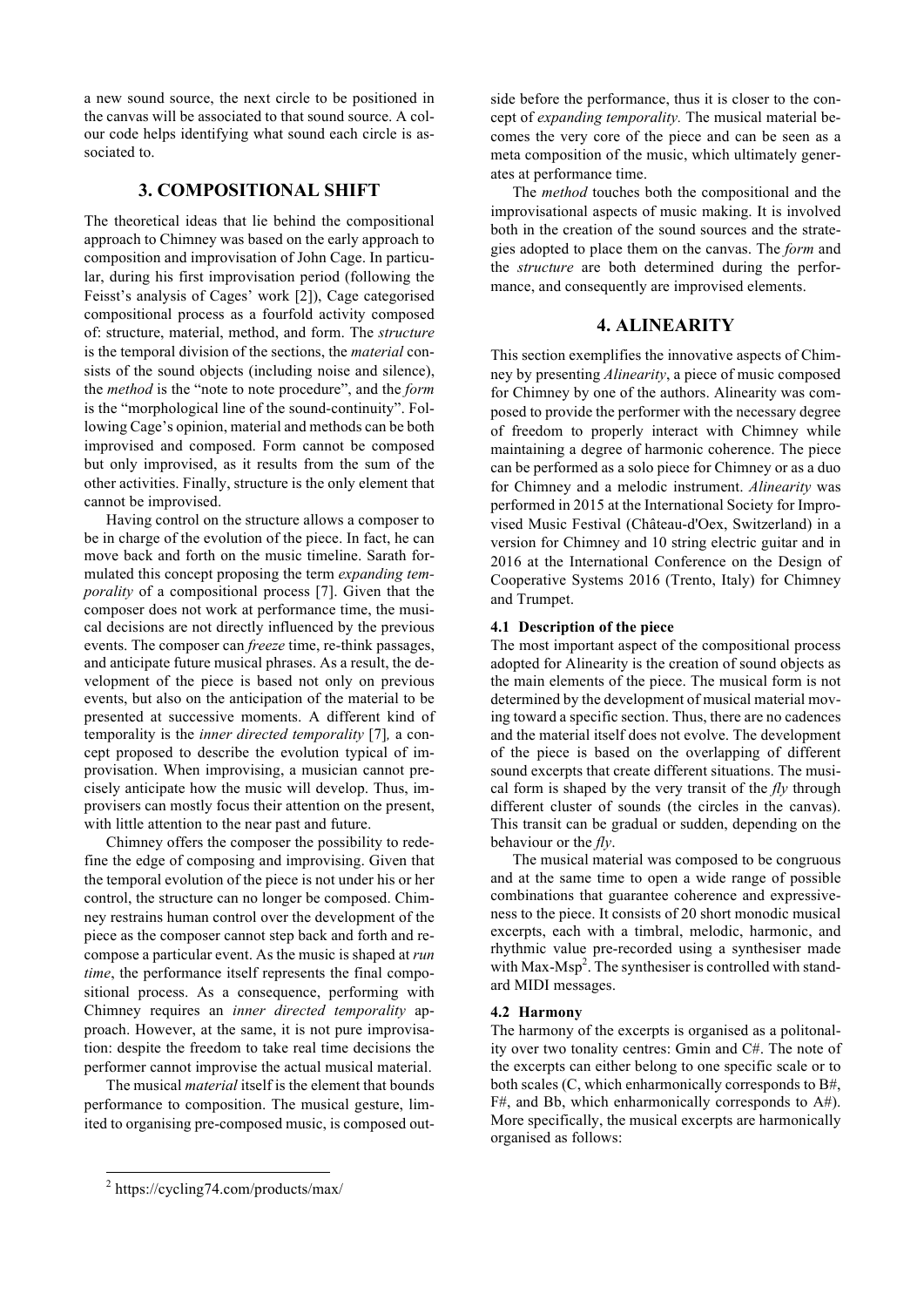- 7 excerpts belonging to Gmin;
- 7 excerpts belonging to C#;
- 6 excerpts belonging to both tones.

Their combination can create situations with distinct key notes, polytonal harmonies, or situations with a modal appearance that lacks a clear tonic centre.

# **4.3 Melody and rhythm**

From a melodic point of view, the excerpts are clustered into three sets. They can be long pedal notes, very short patterns, and short themes:

- 6 long pedal notes;
- 6 short melodies;
- 8 short patterns.

The harmony of the six long pedal note belongs to both tonal centres. The short patterns have sharper rhythm and can create particularly complex polyrhythmic structures.

#### **4.4 Timbre and register**

The excerpts spread across five octaves. Long notes have low register and short notes have high register. As a consequence, the six long pedal notes are the lowest register, the six short melodies lays in the medium register, and the eight short patterns have the highest register.

The core of the synthesiser is a bank of eight resonant band pass filters, which processes white noise in input. The central frequencies of the filters are composed of a fundamental tone and its seven higher harmonic partials. The resulting sound can be accurately manipulated by interacting with its nosiness and brightness, as well as its envelope. Lower notes have a slow transients and a high level of nosiness. Higher notes have fast transients and low nosiness.

# **5. EXAMINING EXPERIENCES**

Alinearity can be performed as a solo interface or in a duo with a melodic instrument. This sections analyses the different experiences of the musicians who (a) performs Chimney, and (b) plays the melodic instrument playing along Chimney.

### **5.1 Performing Chimney**

Given that Chimney has been mainly operated by one of the authors, the following discussion is based on selfanalysis of the experience. When using Chimney, composition and performance are superimposed. The emergence of this hybrid composer-performer was thoroughly described by Vallis [8][9]. The implications of this superimposition on the iteration strategies adopted during the performance are substantial. Four main gestures, or approaches to interaction, with Chimney emerged.

*Placing excerpts and spectating the movements of the fly* In this first approach, the performer does not consider the movements of the *fly* at all*.* The gesture is guided by his knowledge of the musical material, thus by placing the excerpts on the canvas. The activities of the human performer have no effects on the musical output, who is relegated to being a spectator of the performer. Depending on the movements of the *fly,* the actions of the musician can also fail to influence the music at all as the *fly* could potentially never reach the circles. From a musical perspective, this approach is the closest approach to traditional composition. Indeed, it operates in an *expanded temporality,* and all the performers' activities result in long term effects. This approach is typically adopted at the beginning of a performance.

#### *Fostering a gradual passage to new situations*

In this approach, the performer positions in the canvas a limited amount of excerpts and follows the movement of the *fly*. As a consequence, the control is more balanced between the human and the algorithm. The performer follows the changes introduced by the transit of the *fly* to a new circle by adding or subtracting elements from the canvas. This approach reduces the time spanning to a more localised present. The performer can focus on the previous events and on the changings that are occurring. The time window could be fairly wide but always centred on the present.

#### *Following the fly to increase music complexity*

In this approach, the performer closely follows the movement of the *fly* by adding circles to its trajectory. The human has the highest control over the composition, thus the stochastic aspect is consequently less influent. As the performer gesture are closely related to the movement of the *fly* the temporarily is more focused on the present, similarly to the *inner directed* case earlier described (Section 3)*.* This approach is normally adopted to create local musical climax and results in a complex structure. Such complexity results from the number of overlapping excerpts that is achieved by adding several circles that follow the *fly*. The outcome is a much more complex texture articulated by a bigger number of musical objects. Furthermore, the music becomes richer and the quantity of rest decreases.

#### *Removing all the musical excerpts*

Chimney consents to delete all the excerpts that are visible on the canvas at once*.* In this case, the musical gesture is similar to what typically occurs with traditional instruments: to one action corresponds one musical outcome. The temporality is focused on the very time of the key pressing, but is influenced by recent developments in the music. This kind of interaction normally occurs only once during a performance at the end of the last climax. The sudden rest that results from this gesture resolves the tension and gently goes towards the end of the piece.

When Alinearity was performed as a duo piece for Chimney and Trumpet at COOP 2016 in Trento (Figure 3)<sup>3</sup>, peculiar human-human interactions occurred. The shifting among the different approaches was determined both by the personal taste on the musical output as well as by the input received by the other musician. The trumpeter sometimes proposes shifting that did not follow the movement of the *fly*. The operator of Chimney - one of

<sup>&</sup>lt;sup>3</sup> An excerpt of the exhibition can be found at https://youtu.be/8-zVa1tN3Ak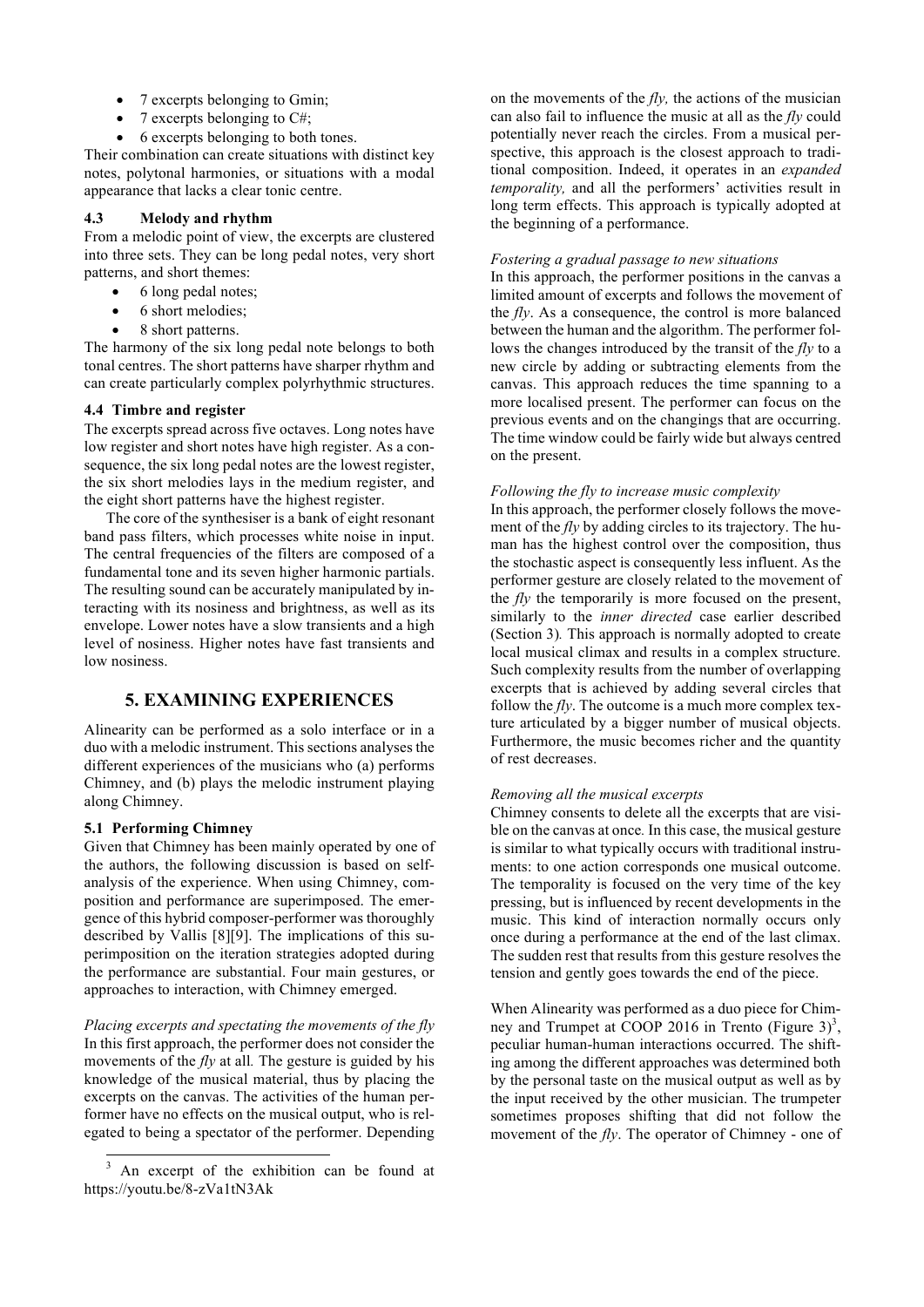the authors of the paper - who was controlling Chimney was thereby required to pay careful attention on the trumpet. In these case, gradual transits to new situations were not determined by the fly movements but rather by the other musician.



**Figure 3.** A trumpeter improvising along to Chimney.

#### **5.2 Improvising along to Chimney**

This section describes the trumpeter experience of playing along to Chimney. The trumpeter had no score to follow and was instructed about how the musical excerpts were composed. He was also given some time rehearsing the piece to become familiar with the software and the musical material.

After the concert, he was asked to elaborate on his experience of playing along to Chimney. The objective was to understand his musical strategies and to collect reflections about the interaction among the three agents (the trumpeter, Chimney, and the performer of Chimney).

The trumpeter reported that understanding all the details of the music played by Chimney was particularly demanding. In particular, as opposed to traditional improvisation, he did not feel free to propose new musical material. He was always answering to Chimney proposals. Each note, or phrase, was indeed primarily based on listening. As a result, his gestures were mostly about imitating, completing, or opposing what Chimney proposed.

From a musical point of view, the trumpeter was mostly influenced by harmony and rhythms proposed by Chimney. The approaches he adopted can be clustered into three main categories:

- using exactly the same notes of the excerpts;
- using the same scale of the excerpts;
- moving gradually from one scale to the other.

The rhythm could be influenced by the single pattern or by the overlapping of more than one. In the first case, the excerpts themselves determined the rhythmical result. In the second case, he was instead mostly influenced by the movement of the *fly.* With respect to the form, the trumpeter tended to follow the output of Chimney, enhancing his rhythm and loudness coherently with the overlapping of more excerpts.

When prompted to discuss his relation with the two other agents, the trumpeter reported that he experienced two distinct interactions. He perceived to be in closer contact with Chimney as he felt he was duet-ting with it. The performer controlling Chimney was only the access to ask something to the computer agent. Only in a few

cases the main connection was between the two humans. This was particularly the case when the performer was following the *fly* or when he cleared the canvas. In these cases, Chimney was considered closer to a musical instrument.

He also commented that he would have preferred a higher complexity in the music generated by Chimney. In those situations, the trumpeter compensated for this perceived deficiency by increasing the rhythm complexity or the loudness of his instrument. To conclude, the inherent limitation of Chimney of having a limited material and being non-responsive fostered the trumpeter to find novel musical strategies.

# **6. CONCLUSIONS**

Chimney was mainly developed as a design probe to reflect on the consequences of delegating part of the compositional process to an algorithmic agent. In this context, a number of negotiations between the human and the computer agent have to take place. The implication of such negotiations are evident from a musical perspective and from the performer's experience alike. With respect to the musical perspective, the focus of compositional effort shifts to the interaction strategies more than the form, and a number of compositional decisions are left to performance time. As a consequence, the distinction between composition and improvisation, which is neat in traditional performances, becomes blurred.

The disruption of built-in hierarchies of humanleads-computer-follows also caused a series of implications in the experience of the performer who is controlling Chimney and of other musicians that play along to it. Whereas some of these implications can be attributed to the non-responsive nature of the system, others are attributable to the distinctive character of the interaction. In particular, both Chimney performer and the musician that improvises along to it, are withhold the possibility to control all the aspects of the performance. Freed by a precise control on musical structure and declined the possibilities to have *veto buttons*, they need to surrender a more balanced collaboration with the algorithmic counterpart.

## **7. ACKNOWLEDGEMENTS**

We are grateful to Riccardo Terrin for having performed Alinearity, and to the organisers of the COOP and ISIM conference.

#### **8. REFERENCES**

- [1] D. Charles. *For the Birds*. Boston: Marion Boyars, 1981.
- [2] S. M. Feisst. John Cage and Improvisation: An Unresolved Relationship. M*usical Improvisation: Art, Education, and Society*: 38-51. 2009.
- [3] G. E. Lewis. "Interacting with Latter-Day Musical Automata". *Contemporary Music Review* 18(3): 99–112, 1999